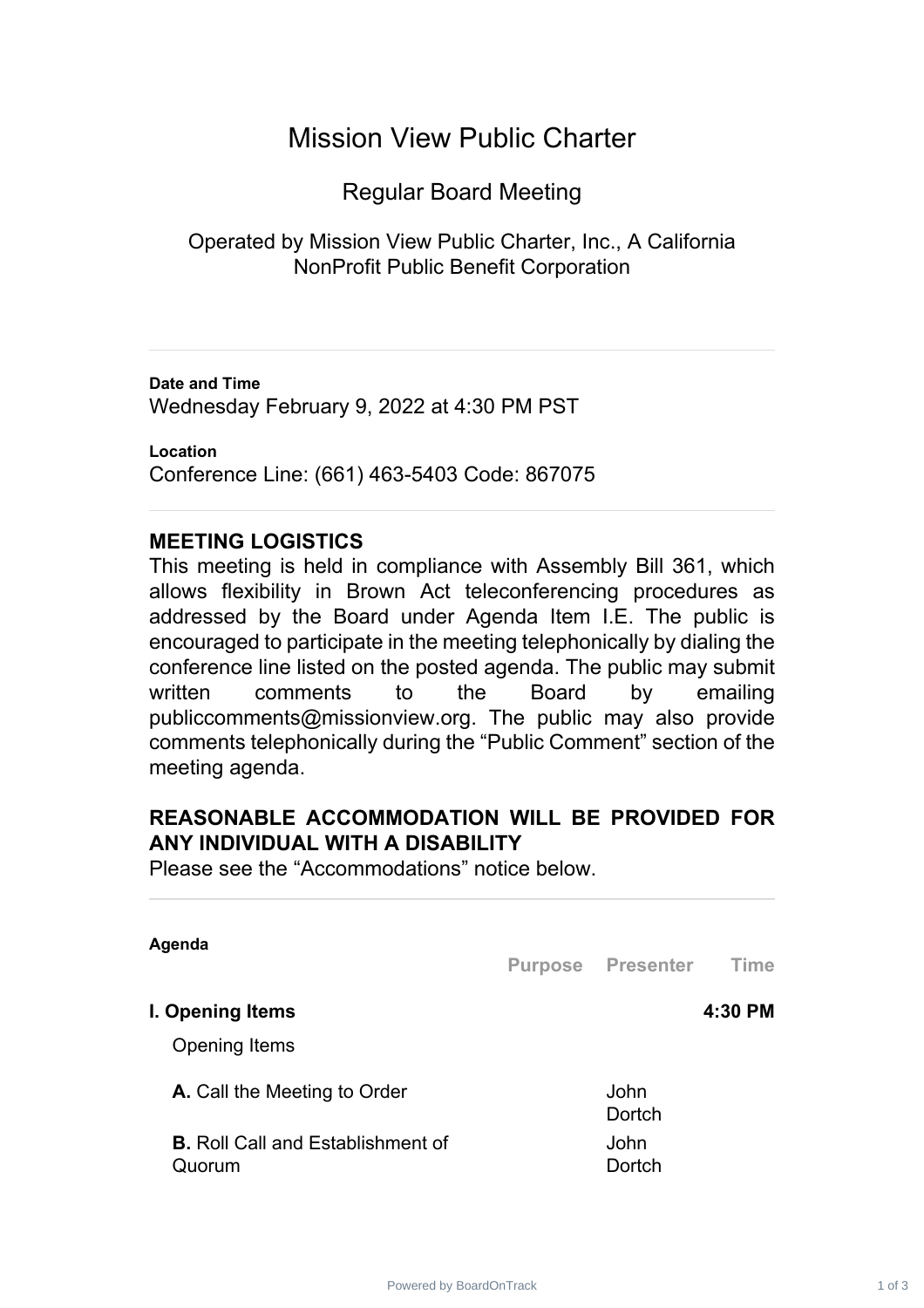**Purpose Presenter Time**

**Members of the Board Roll Call and Establishment of Quorum** John Dortch, Board President Mark Hershey, Board Secretary Gino Pomilia, Board Member Michael Adams, Board Member Joan Sodergren, Board Member

| <b>C.</b> Pledge of Allegiance | John   |
|--------------------------------|--------|
|                                | Dortch |
| <b>D.</b> Staff Introductions  | John   |
|                                | Dortch |

*At this time, staff members will be invited to state their names and titles.*

| <b>E.</b> Adopt Resolution Continuing     | Vote | Jeff      |
|-------------------------------------------|------|-----------|
| Board of Directors' Authority to Hold     |      | Martineau |
| <b>Virtual or Teleconference Meetings</b> |      |           |
| <b>Pursuant to Assembly Bill 361</b>      |      |           |
| <b>F.</b> Approve Agenda for the February | Vote | John      |
| 9, 2022, Regular Public Meeting of        |      | Dortch    |
| the Board of Directors                    |      |           |

#### **II. Public Comment**

*At this time, members of the public may address the Board on any item within the subject matter jurisdiction of the Board, whether or not the item is on the agenda, by dialing the teleconference line listed on the posted agenda. The time allotted per presentation will not exceed three (3) minutes, except in the case where a member of the public utilizes a translator, in which case the time allotted will not exceed six (6) minutes. In accordance with the Brown Act, no action may occur at this time, but it is the Board's prerogative to hold a brief discussion, provide information to the public, provide direction to staff, or schedule the matter for a future meeting.*

| <b>A.</b> Public Comment | <b>FYI</b> | John   |
|--------------------------|------------|--------|
|                          |            | Dortch |

### **III. Additional Corporate Officers and Board Members' Observations and Comments**

| <b>A.</b> Observations and Comments | FYI | John   |
|-------------------------------------|-----|--------|
|                                     |     | Dortch |

#### **IV. Closing Items**